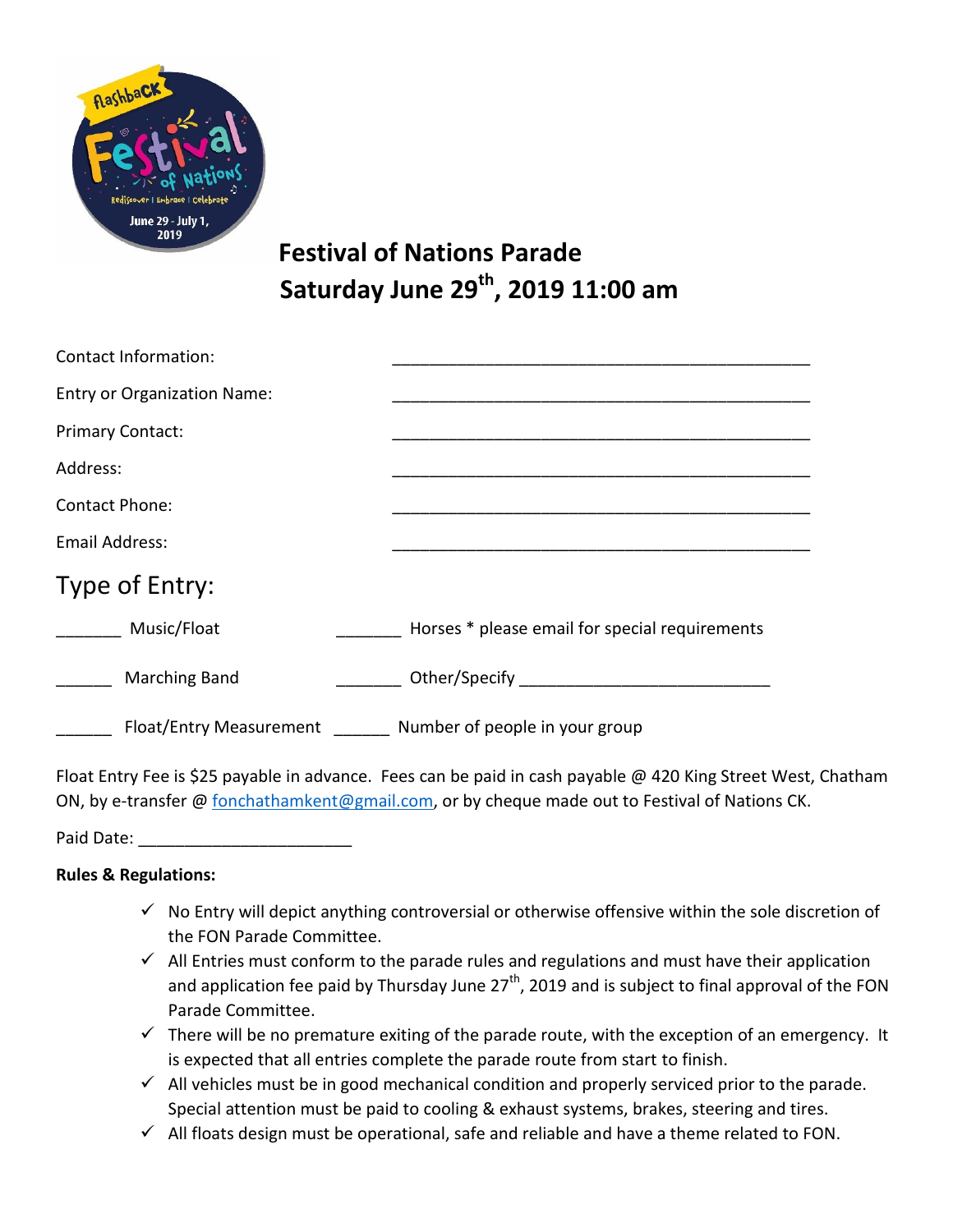$\checkmark$  No Materials, including candy may be thrown from any entry. For safety precautions, all materials and candy must be handed directly to spectators.



- $\checkmark$  Any entry caught breaching any of these rules and regulations herein, will be required to exit the parade immediately without refund of fees or other recourse.
- $\checkmark$  The parade route and side streets are lined with spectators which requires that all entries must operate with caution and ensure the safety of all spectators at all times.
- $\checkmark$  All entries which are motorized, must be driven by a responsible adult with a Valid Driver's License.
- $\checkmark$  Parade Marshalls and its officials reserve the right to remove any entry, at any time, whether as a result of safety concerns, interference with the parade's progress, or does not meet all the requirements referenced herein.
- $\checkmark$  Float participants are required to keep the parade flowing at all times and must try to minimize gaps between floats.
- $\checkmark$  All animals must be on some type of restraint as required by Municipal By-Law and must be controlled at all times.
- $\checkmark$  Entrants must provide their own sanitation services for horses or other livestock by use of diapers or by providing a walk-behind manure collection team with shovels and manure collection roll carts.

## **Photographic Images**

I/We hereby grant the Festival of Nations permission to use photographic images of myself or any personas participating with the entry, online or in a printed publication or distribution without payment or any other compensation. I/We agree that these materials become part of the property of the Festival of Nations Committee. (Initials here)

#### **Assumption of Inherent Risks**

Parades involve inherent risks, hazards & conditions that may be dangerous to life, limb and property, and that can arise in an incalculable variety of unforeseeable ways. While it is impossible to list all of the inherent risks associate with participation in a parade, the following are some of the risks:

- $\checkmark$  The presence and use of horses or other animals
- $\checkmark$  The presence and operation of motor vehicles, machinery, floats
- $\checkmark$  The performance of acrobats, projectiles, aerial demonstrations, baton twirling.
- $\checkmark$  Weather conditions such as wind, rain, hail and other forces of elements.